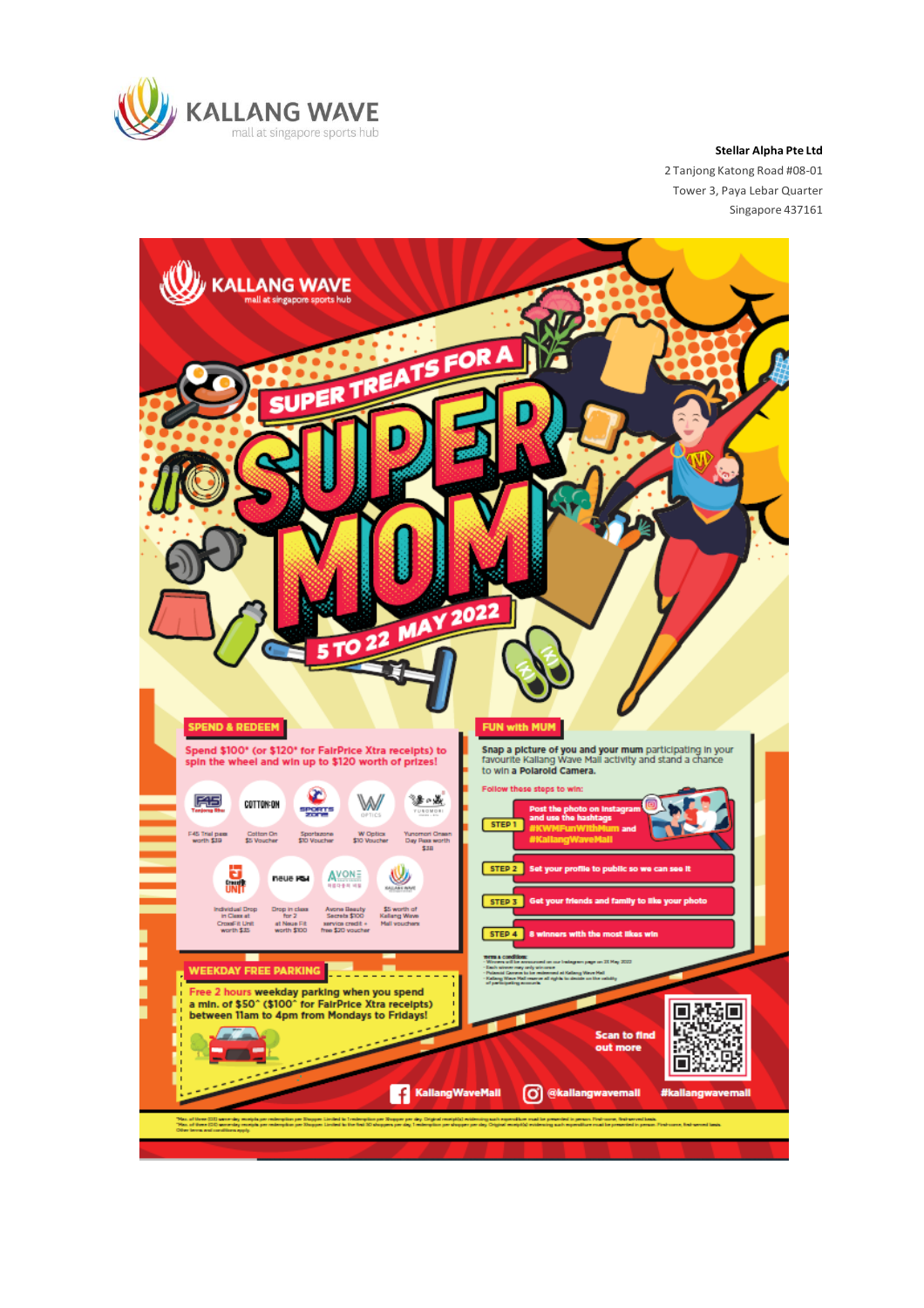

# **KALLANG WAVE MALL & SINGAPORE INDOOR STADIUM MOTHER'S DAY @ KALLANG WAVE MALL (the "Campaign") 5 to 22 MAY 2022**

The following terms and conditions and all subsequent revisions or amendments thereafter made from time to time by Stellar Alpha shall apply to the Campaign.

The Campaign period will be from 5 to 22 May 2022 (inclusive), (the "**Campaign Period**"). StellarAlpha reserves the right at its sole discretion, to (a) suspend, postpone and/or terminate the Campaign, (b) shorten and/or extend the duration of the Campaign Period, and/or (c) amend, modify, delete, replace and/or revise the terms and conditions of the Campaign, without any prior notification to any person andwithout incurring any liability to any party whatsoever.

#### **1 Eligibility**

- 1.1 Subject to the terms and conditions set out herein, anyone who shops (the "**Shopper**") at any one of the participating outlets in Kallang Wave Mall and Singapore Indoor Stadium and spend a minimum of \$100\* (\$120\* with FairPrice Xtra receipts) during the Campaign Period may participate in the Spend & Redemption (the "**Redemption**") on the terms and conditions set out herein.
- 1.2 Notwithstanding anything in these terms and conditions, the following persons are not eligible to participate in the Campaign:
	- a) All participating retailers, advertising and promotion agencies for the Campaign and their affiliates and subsidiaries;
	- b) Employees of paragraph 1.2a) and their immediate family members and/or relatives living inthe same household.
- 1.3 A Shopper's failure to provide true, correct and accurate information on his/ her personal particulars when participating in the Campaign will automatically disqualify the Shopper from the Campaign and/or Redemption as and when required.
- 1.4 To qualify for the Redemption, a Shopper shall, during the Campaign Period spend a minimum of \$100\* (\$120\* with FairPrice Xtra receipts), subject to a maximum of three (03) same-day receipts per redemption tier per Shopper, limited to one (1) redemption per Shopper per day, at the participating outlets and submit to Stellar Alpha with the relevant original receipt(s) evidencing such expenditure in person.
- 1.5 At no time shall a Shopper be entitled to submit the same receipt more than once when making any submission under the Redemption. Any receipts for (a) purchases made **for** store, venue, or mall vouchers or gift cards; (b) top-ups of prepaid, loyalty or membership cards (c) payments made on machines such as AXS, SAM or ATMs; (d) payments for banking services or banking transactions, pawn broking services, alcohol and tobacco, forex or travelers cheque transaction (e) purchases made through online merchant for self-collection at the Kallang Wave retail/ f&b outlets are **not** valid for use in the Campaign.
- 1.6 Redemption qualifying amount is based on net purchase after any other rebates (e.g. Credit Card rebate) or discounts made.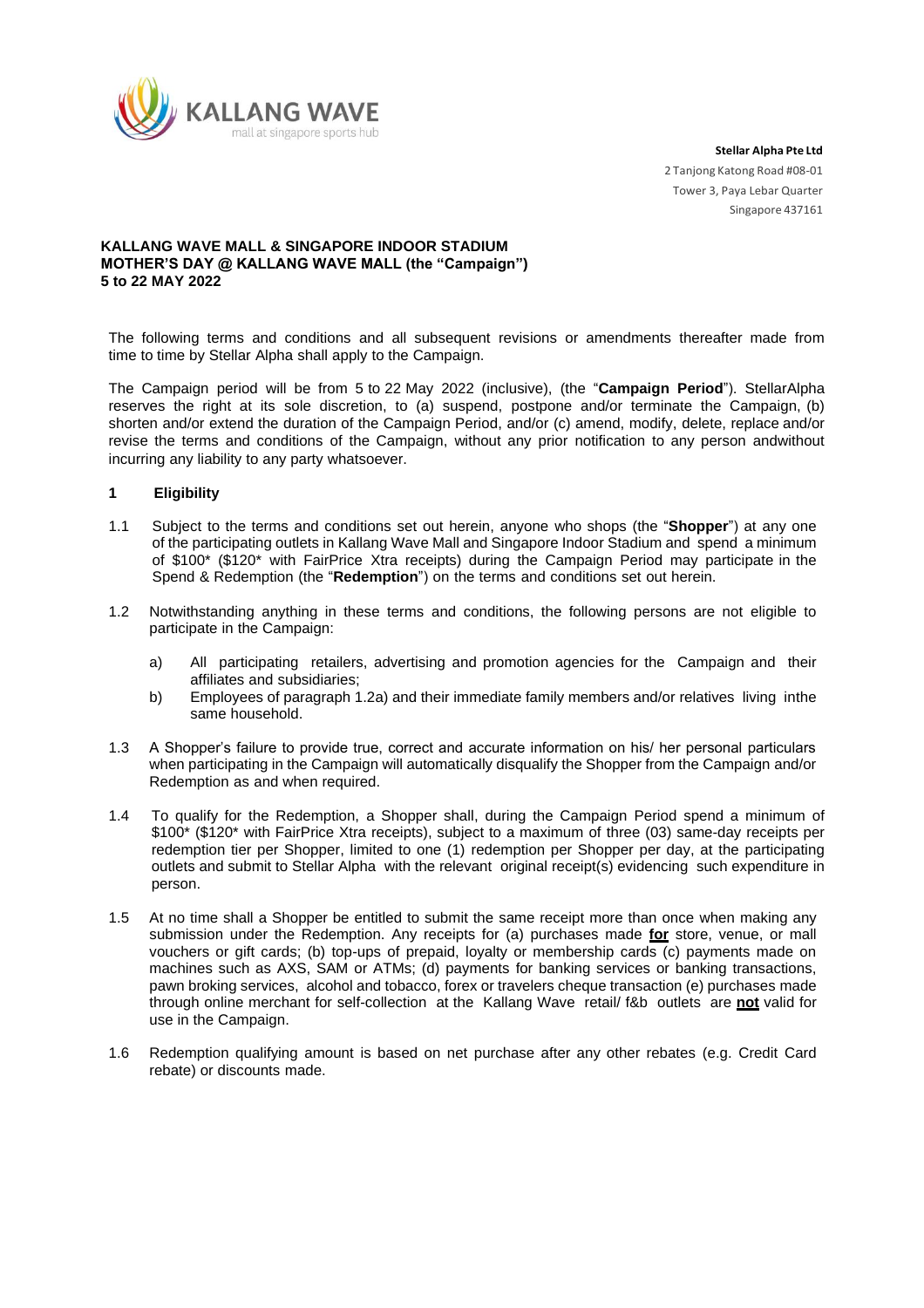

- 1.7 Only original receipts made from participating outlets in Kallang Wave Mall and Singapore Indoor Stadium will qualify for this redemption. Cashless payments/ digital transaction slips made via third party mobile applications, NETS or credit/debit card charge slips are not acceptable in place of original copies of receipts issued by participating outlets in Kallang Wave Mall and Singapore Indoor Stadium, and shall not qualify for the Redemption.
- 1.8 All redemptions must be made on the same day of date of receipt or the next day for receipts issued after 9:45pm on the previous day at the Kallang Wave Mall Concierge between 10am – 9.45pm, on a first-come, first-served basis, and while stocks last.
- 1.9 Receipts are not transferrable or reusable.
- 1.10 Shopper must also provide your mobile number at the point of redemption for verification and record purpose as and when required.
- 1.11 Shopper must be personally present with your original receipt for the redemption.
- 1.12 To the extent permitted by prevailing applicable laws, all details provided therein shall become the sole property of Stellar Alpha and/or its related corporations (as defined in the Companies Act (Cap 50)) and each Shopper's participation in the Campaign shall constitute the Shopper's agreement to the collection, use and disclosure of the Shopper's personal data by Stellar Alpha and/or its related corporations for the purpose of informing the Shopper about advertisements or promotions offered by Stellar Alpha and/or its related corporations via phone, post and email.

# 2 **Premium(s)**

2.1 The premium(s) and qualifying criteria for the Premiums Redemption (collectively known as the "Promotions") are as follows:

| No. | Premium(s)                                                                                                                                                                                                                                                                                                                                                                                                                                                                                                                                                                                                                                                      | <b>Qualifying Criteria</b>                                                            |
|-----|-----------------------------------------------------------------------------------------------------------------------------------------------------------------------------------------------------------------------------------------------------------------------------------------------------------------------------------------------------------------------------------------------------------------------------------------------------------------------------------------------------------------------------------------------------------------------------------------------------------------------------------------------------------------|---------------------------------------------------------------------------------------|
| 1.  | Spend a min. of \$100* (\$120* for FairPrice Xtra receipts to get a<br>chance at the Sure-win Spin the wheel and stand to win one of the<br>following prizes:<br>$\bullet$ F45 Trial pass worth \$39<br>Cotton On \$5 Voucher<br>Sportszone \$10 Voucher<br>W Optics \$10 Voucher<br>$\bullet$<br>Yunomori Onsen Day Pass worth \$38<br>$\bullet$<br>Individual Drop in Class at CrossFit Unit worth \$35<br>$\bullet$<br>Drop in class for 2 at Neue Fitness worth \$100<br>Avone Beauty Secret \$100 service credit + free \$20 voucher<br>\$5 worth of Kallang Wave Mall vouchers<br>$\bullet$<br>Spin the wheel machine is located next to concierge at L1. | Min. \$100* (\$120* for<br>FairPrice Xtra receipt)<br>spending, while<br>stocks last. |

- 2.2 Stellar Alpha shall have the right at its sole discretion and without prior notice to replace, change or substitute any premium(s) with one of similar value. No prize may be exchanged for cash or other goods and services.
- 2.3 All premium(s) are not transferable, exchangeable for cash or kind or extendable in validity.
- 2.4 In consideration of Stellar Alpha providing the premium(s) under the Campaign, the Shoppers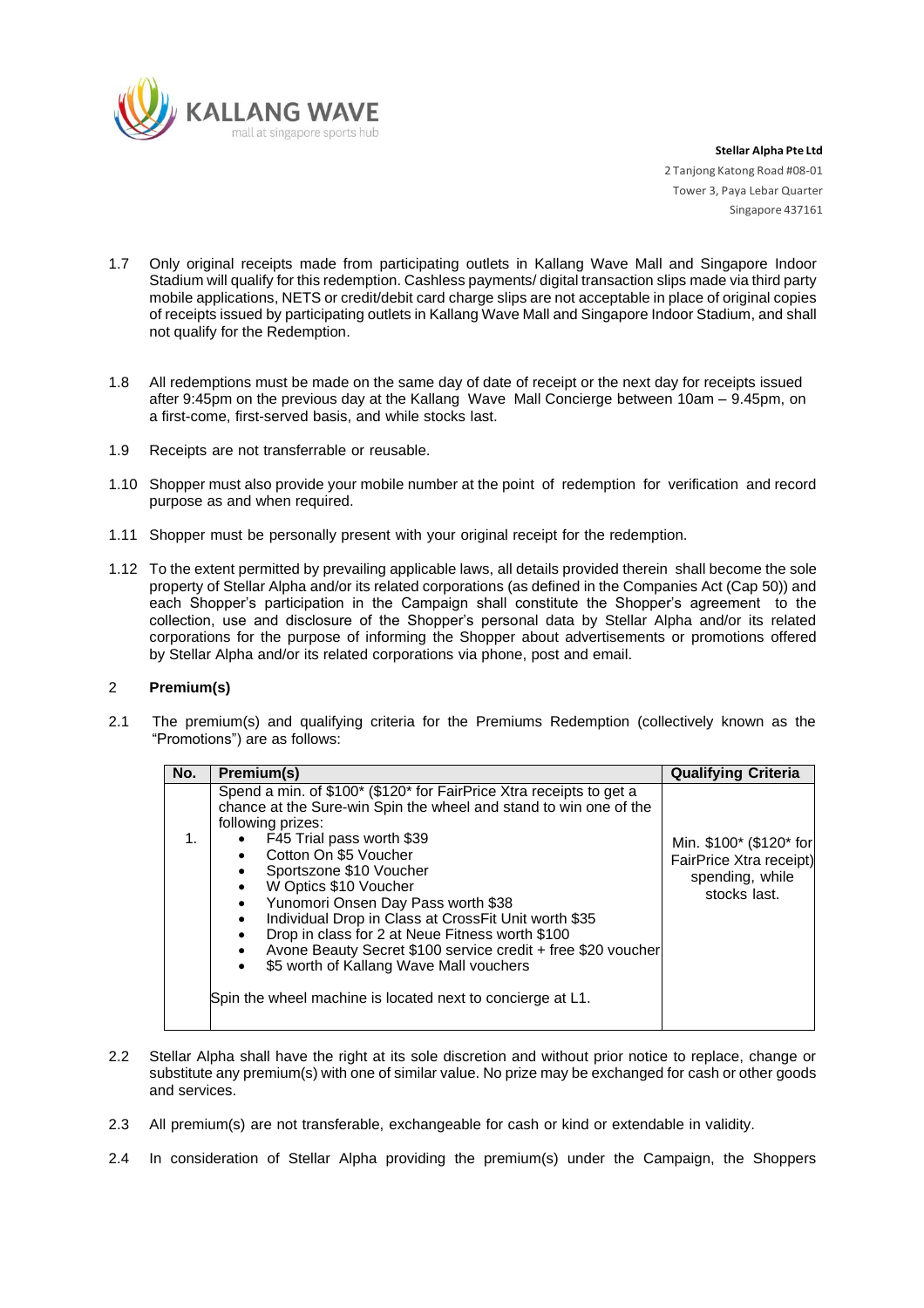

acknowledge and agree to be bound by all terms and conditions imposed by Stellar Alpha and/or its Related Companies (as defined in the Companies Act (Cap 50)) as well as by any third parties governing the use of the premium(s)

### 3 **Conduct of the Promotions**

- 3.1 Stellar Alpha maintains the right at its sole and absolute discretion to effect forfeitures of any premiums or disqualification of any Shopper from the Promotions.
- 3.2 All premium(s) which remain unclaimed within two (2) months from the end date of the Promotions for any reason whatsoever may be, at the sole absolute discretion of Stellar Alpha, disposed of in any manner as it deems fit, and no claims whatsoever (whether for the redemption item(s), payment or compensation) shall be entertained.
- 3.3 Please note that photographs may be taken during the collection of the premium(s) in respect of the Promotions for publicity purchases.
- 3.4 In all circumstances, Stellar Alpha's decisions shall be final, binding and conclusive and no correspondence will be entertained.

### 4 **Limitation of Liability**

- 4.1 To the extent permitted by law, all Shoppers in the Campaign hereby agree to release, discharge, indemnify and hold harmless Stellar Alpha or its Related Companies (as defined in the Companies Act (Cap 50) and its respective employees or agents (the "**Indemnified Parties**") from any and all liabilities, claims, demands and/or damages of any nature whatsoever arising out of or relating to the Campaign, the redemption item(s) and/or any activity relating thereto, including but not limitedto any death, personal injury and/or property damage, any tax liabilities in relation to the redemption item(s), any special, direct or indirect and consequential losses and/or any other liabilities howsoever caused in relation to the Campaign.
- 4.2 Stellar Alpha shall not at any time or in any circumstances be responsible or held liable for (a) any nonacceptance, non-performance or the standard of performance in respect of any redemption item(s) or (b) the quality of the redemption item(s).

# **5 General**

- 5.1 Stellar Alpha reserves the right at its sole discretion to postpone, suspend, cancel or limit the Campaign at any time upon the occurrence of any event(s) or circumstances beyond their control which hinder, prevent or affect (or may likely to have such effect) the fulfillment of the terms of the Campaign including, without limitation acts of God, natural disasters or catastrophes, riots or wars (whether declared or not), terrorist activities, epidemics, health threats, quarantine requirements, change of any applicable laws and/or issuance of new laws.
- 5.2 By participating in the Campaign, each Shopper agrees to be bound by these terms and conditions or such other rules and regulations as imposed by Stellar Alpha. Each Shopper shall also bedeemed to submit to all decisions of Stellar Alpha, which shall be final and binding on all matters relating to the Campaign.
- 5.3 It is each Shopper's responsibility to give Stellar Alpha current, complete, truthful and accurate information and to keep the information provided to Stellar Alpha up to date. Stellar Alpha cannot and shall not be responsible for any problems, consequences or liability that may arise whether directly or indirectly as a result of any failure to give Stellar Alpha accurate, truthful or complete information as and when required.